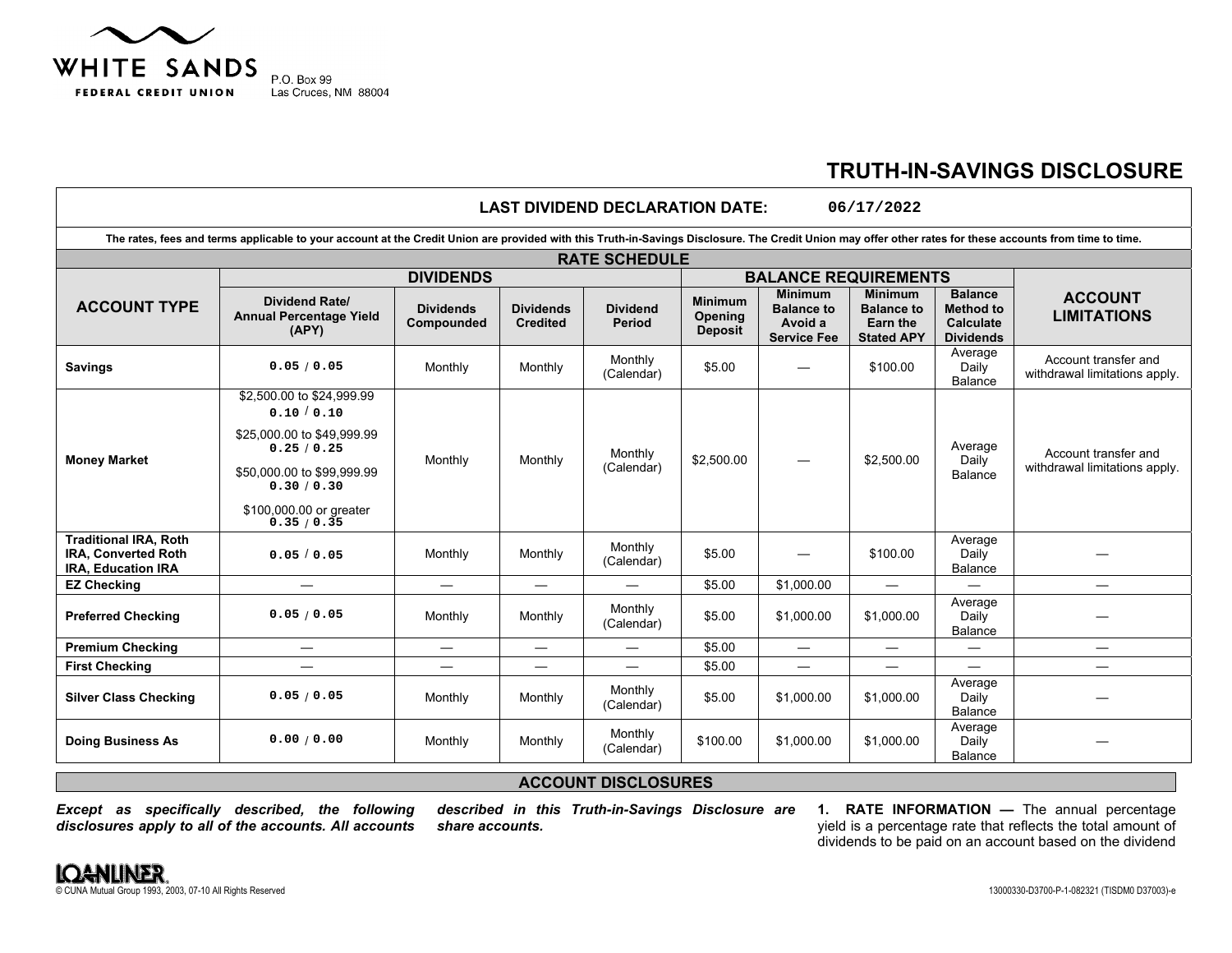rate and frequency of compounding for an annual period. For Savings, Money Market, Traditional IRA, Roth IRA, Converted Roth IRA, Education IRA, Preferred Checking, Silver Class Checking, and Doing Business As accounts, the dividend rate and annual percentage yield may change monthly as determined by the Credit Union's Board of Directors. The dividend rates and annual percentage yields are the rates and yields as of the last dividend declaration date that is set forth in the Rate Schedule. Money Market accounts are tiered rate accounts. The balance ranges and corresponding dividend rates and annual percentage yields applicable to each tier are disclosed in the Rate Schedule. For tiered accounts, once a particular range is met, the dividend rate and annual percentage yield for that balance range will apply to the full balance of your account.

**2. NATURE OF DIVIDENDS —** Dividends are paid from current income and available earnings after required transfers to reserves at the end of the dividend period.

**3. DIVIDEND COMPOUNDING AND CREDITING —**The compounding and crediting frequency of dividends and the dividend period applicable to each account are stated in the Rate Schedule. The dividend period is the period of time at the end of which an account earns dividend credit. The dividend period begins on the first calendar day of the period and ends on the last calendar day of the period.

**4. ACCRUAL OF DIVIDENDS —** For all earning accounts, dividends will begin to accrue on noncash deposits (e.g. checks) on the business day you make the deposit to your account. For Savings, Money Market, Traditional IRA, Roth IRA, Converted Roth IRA, Education IRA, Silver Class Checking, and Doing Business As accounts, if you close your account before accrued dividends are credited, you will not receive the accrued dividends.

**5. BALANCE INFORMATION —** To open any account, you must deposit or already have on deposit the minimum required share(s) in any account. Some accounts may have additional minimum opening deposit requirements. The minimum balance requirements applicable to each account are set forth in the Rate Schedule. For EZ Checking, Preferred Checking, Silver Class Checking, and Doing Business As accounts, there is a minimum average daily balance required to avoid a service fee for the dividend period. If the minimum average daily balance requirement is not met, you will be charged a service fee as stated in the Fee Schedule. For Savings, Money

Market, Traditional IRA, Roth IRA, Converted Roth IRA, Education IRA, Preferred Checking, Silver Class Checking, and Doing Business As accounts, there is a minimum average daily balance required to earn the annual percentage yield disclosed for the dividend period. If the minimum average daily balance requirement is not met, you will not earn the annual percentage yield stated in the Rate Schedule. For accounts using the average daily balance method as stated in the Rate Schedule, dividends are calculated by applying a periodic rate to the average daily balance in the account for the dividend period. The average daily balance is calculated by adding the principal in the account for each day of the period and dividing that figure by the number of days in the period.

**6. ACCOUNT LIMITATIONS — For Savings and Money** Market accounts, you may make no more than six (6) transfers and withdrawals from your account to another account of yours or to a third party in any month by means of a preauthorized, automatic, or Internet transfer, by telephonic order or instruction, or by check, draft, debit card or similar order. If you exceed these limitations, your account may be subject to a fee or be closed. For Traditional IRA, Roth IRA, Converted Roth IRA, Education IRA, EZ Checking, Preferred Checking, Premium Checking, First Checking, Silver Class Checking, and Doing Business As accounts, no account limitations apply.

**7. FEES FOR OVERDRAWING ACCOUNTS —** Fees for overdrawing your account may be imposed on each check, draft, item, ATM transaction and one-time debit card transaction (if member has consented to overdraft protection plan for ATM and one-time debit card transactions), preauthorized automatic debit, telephone initiated withdrawal or any other electronic withdrawal or transfer transaction that is drawn on an insufficient available account balance. The entire balance in your account may not be available for withdrawal, transfer or paying a check, draft or item. You may consult the Membership and Account Agreement and Funds Availability Policy Disclosure for information regarding the availability of funds in your account. Fees for overdrawing your account may be imposed for each overdraft, regardless of whether we pay or return the draft, item or transaction. If we have approved an overdraft protection limit for your account, such fees may reduce your approved limit. Please refer to the Schedule of Fees and Charges for current fee information.

For ATM and one-time debit card transactions, you must consent to the Credit Union's overdraft protection plan in order for the transaction amount to be covered under the plan. Without your consent, the Credit Union may not authorize and pay an overdraft resulting from these types of transactions. Services and fees for overdrafts are shown in the document the credit union uses to capture the member's opt-in choice for overdraft protection and the Schedule of Fees and Charges.

**8. MEMBERSHIP —** As a condition of membership, you must purchase and maintain the minimum required share(s) and pay a nonrefundable membership fee as set forth below.

| Par Value of One Share    | \$5.00  |
|---------------------------|---------|
| Number of Shares Required |         |
| Membership Fee            | \$10.00 |

**9. RATES —** The rates provided in or with the Rate Schedule are accurate as of the last dividend declaration date indicated on this Truth-in-Savings Disclosure. If you have any questions or require current rate information on your accounts, please call the Credit Union.

| <b>SCHEDULE OF FEES AND CHARGES</b>             |                                                                          |  |  |  |  |
|-------------------------------------------------|--------------------------------------------------------------------------|--|--|--|--|
|                                                 | <b>GENERAL FEES</b>                                                      |  |  |  |  |
| <b>Account Closure</b>                          | \$10.00 if account closed<br>within 90 days of the date it<br>was opened |  |  |  |  |
| <b>Account Reconciliation</b>                   | \$20.00/Hour and \$20.00<br>minimum charge                               |  |  |  |  |
| <b>Account Reopen</b>                           | \$10.00 if opened within 90<br>days of closing previous<br>account       |  |  |  |  |
| <b>Account Research</b>                         | \$20.00/Hour and \$20.00<br>minimum charge                               |  |  |  |  |
| <b>Bad Address</b>                              | \$5.00/Month                                                             |  |  |  |  |
| Cashier's Check                                 | \$4.00/Check (Credit Union<br>checks cleared by the Credit<br>Union)     |  |  |  |  |
| Check Cashing**(Non Credit<br>Union Check)      | \$3.00/Item                                                              |  |  |  |  |
| Coin Counting:<br><b>Members</b><br>Non-members | $1.00\%$ of total<br>5.00% of total                                      |  |  |  |  |
| ECM* Loan Payment                               | \$12.00/Phone Payment<br>\$3.00/Online Payment                           |  |  |  |  |
| <b>History Printout</b>                         | \$1.00/Month printed                                                     |  |  |  |  |
| <b>Inactive Account</b>                         | \$5.00/Month after 1 year(s)                                             |  |  |  |  |
| <b>International Wire Transfer</b>              | \$35.00/Transfer                                                         |  |  |  |  |
| Legal Process                                   | \$25.00/Item, plus research<br>fee if reauired                           |  |  |  |  |

13000330-D3700-P-1-082321 (TISDM0 D37003)-e